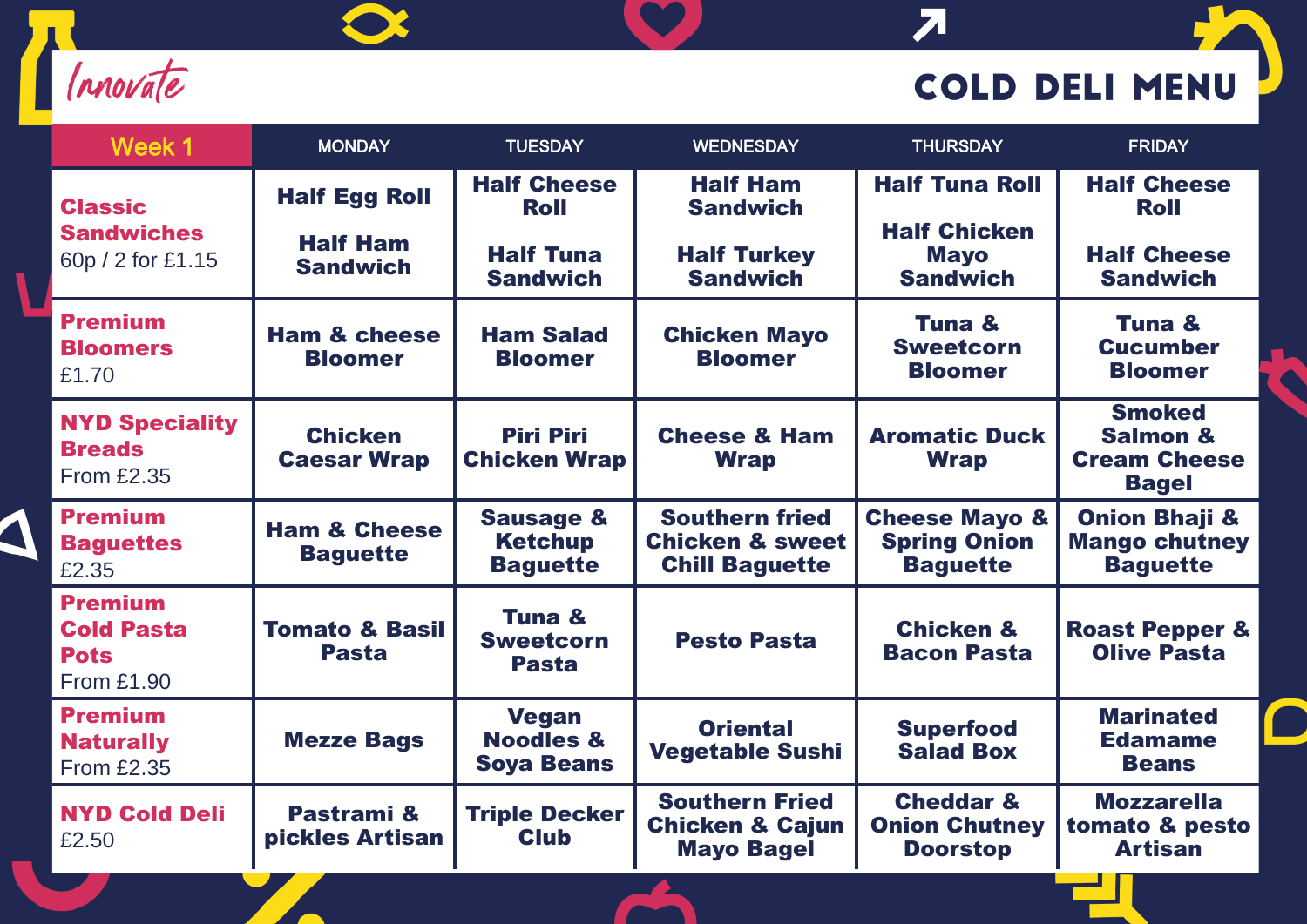

١

## **COLD DELI MENU**

 $\overline{\mathbf{z}}$ 

| Week 2                                                                  | <b>MONDAY</b>                                              | <b>TUESDAY</b>                                                          | <b>WEDNESDAY</b>                                                            | <b>THURSDAY</b>                                                                | <b>FRIDAY</b>                                                            |
|-------------------------------------------------------------------------|------------------------------------------------------------|-------------------------------------------------------------------------|-----------------------------------------------------------------------------|--------------------------------------------------------------------------------|--------------------------------------------------------------------------|
| <b>Classic</b><br><b>Sandwiches</b><br>60p / 2 for £1.15                | <b>Half Egg Roll</b><br><b>Half Ham</b><br><b>Sandwich</b> | <b>Half Cheese</b><br><b>Roll</b><br><b>Half Egg</b><br><b>Sandwich</b> | <b>Half Ham</b><br><b>Sandwich</b><br><b>Half Turkey</b><br><b>Sandwich</b> | <b>Half Tuna Roll</b><br><b>Half Chicken</b><br><b>Mayo</b><br><b>Sandwich</b> | <b>Half Cheese</b><br><b>Roll</b><br><b>Half Tuna</b><br><b>Sandwich</b> |
| <b>Premium</b><br><b>Bloomers</b><br>£1.70                              | <b>Cheese &amp;</b><br><b>Tomato</b><br><b>Bloomer</b>     | <b>Ham Salad</b><br><b>Bloomer</b>                                      | <b>Chicken Mayo</b><br><b>Bloomer</b>                                       | Tuna &<br><b>Sweetcorn</b><br><b>Bloomer</b>                                   | <b>Cheese Salad</b><br><b>Bloomer</b>                                    |
| <b>NYD Speciality</b><br><b>Breads</b><br><b>From £2.35</b>             | <b>Chicken</b><br><b>Caesar Wrap</b>                       | <b>BLT deli Sub</b><br>roll                                             | <b>Onion Bhaji Wrap</b>                                                     | <b>Chicken Tikka</b><br><b>Wrap</b>                                            | <b>Greek salad</b><br><b>Mezzaluna</b>                                   |
| <b>Premium</b><br><b>Baguettes</b><br>£2.35                             | Tuna &<br><b>Cucumber</b><br><b>Baguette</b>               | Ham &<br><b>Cheese</b><br><b>Baguette</b>                               | <b>Chicken Katsu</b><br><b>Baguette</b>                                     | <b>Cheese &amp;</b><br><b>Tomato</b><br><b>Baguette</b>                        | <b>Onion Bhaji &amp;</b><br><b>Mango</b><br><b>Baguette</b>              |
| <b>Premium</b><br><b>Cold Pasta</b><br><b>Pots</b><br><b>From £1.90</b> | <b>Tomato &amp; Basil</b><br><b>Pasta</b>                  | Mozzarella,<br><b>Pesto Artisan</b>                                     | Tuna &<br><b>Sweetcorn Pasta</b>                                            | <b>Chicken &amp;</b><br><b>Bacon Pasta</b>                                     | <b>Roast Pepper</b><br>& Olive Pasta                                     |
| <b>Premium</b><br><b>Naturally</b><br><b>From £2.35</b>                 | <b>Meze Bags</b>                                           | <b>Cracked</b><br><b>Wheat &amp; Feta</b><br><b>Salad Box</b>           | <b>Oriental</b><br><b>Vegetable Sushi</b>                                   | <b>Singapore</b><br><b>Noodle Box</b>                                          | <b>Indian Paneer</b><br>& Rice Salad<br><b>Box</b>                       |
| <b>NYD Cold Deli</b><br>£2.50                                           | <b>Southern Fried</b><br><b>Chicken bagel</b>              | Mozzarella,<br><b>Pesto Artisan</b>                                     | <b>Smoked Salmon</b><br>& Cream Cheese<br><b>Bagel</b>                      | <b>Bagel Club</b>                                                              | <b>Vegan Cheese</b><br><b>Rocket, Mayo</b><br><b>Beetroot wrap</b>       |

**TY**